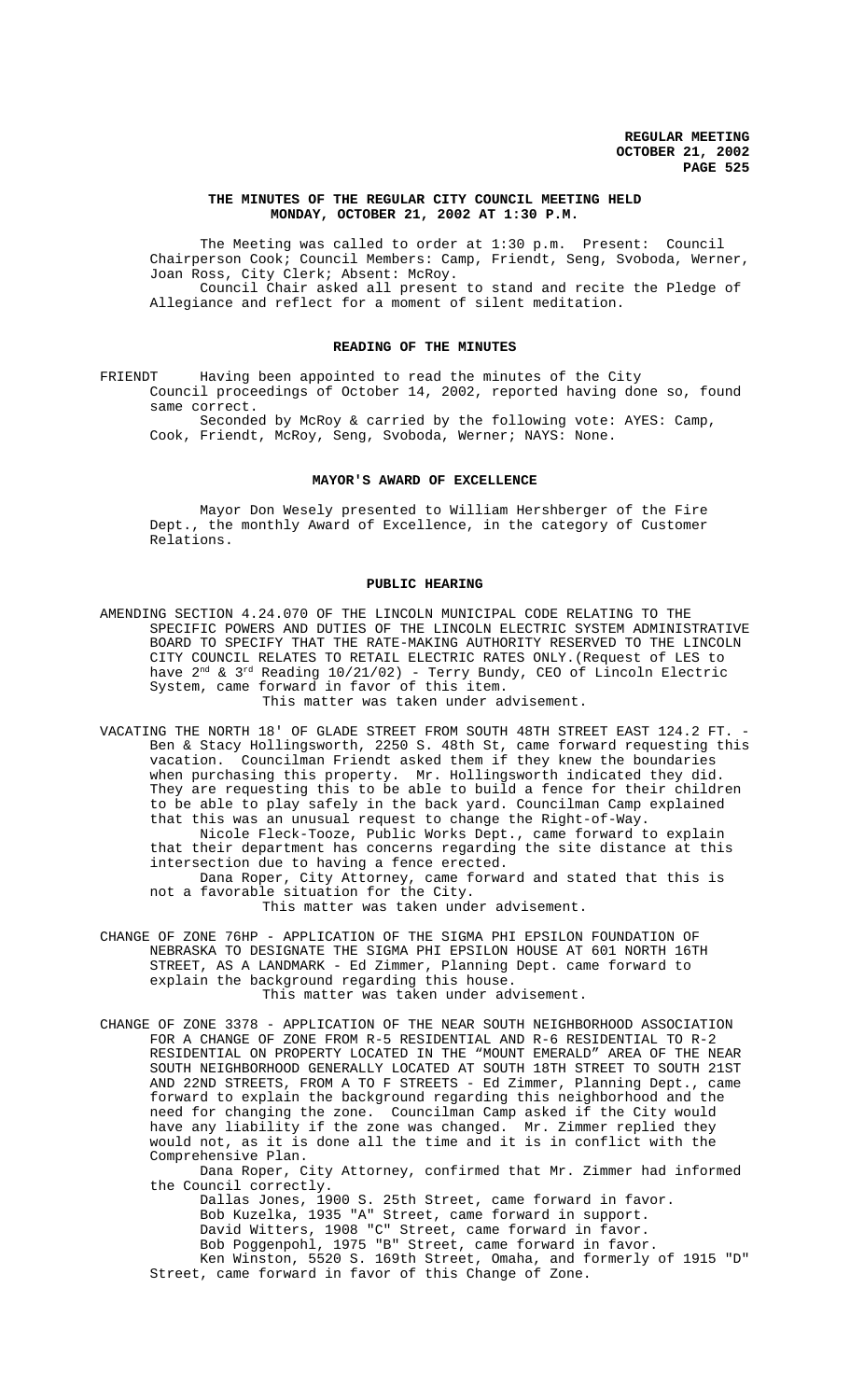Cathie Bailey, 1921 "C" Street, came forward in favor. Coralee Carver, 2202 Washington street, came forward in support. Roger Lott, 1944 "B" Street, came forward in favor. Greg McCown, 1812 "D" Street, came forward in favor. Marc Wullschleger, Director of Urban Development, came forward in

support. Mike Morosin, 2055 "S" St., came forward to ask what will happen to the historic homes in Malone neighborhood.

This matter was taken under advisement.

ADOPTING THE CHANGES IN THE ACCESS RULES THAT HAVE BEEN PROPOSED BY THE CABLE TELEVISION ADVISORY BOARD.(10/14/02 - Delay Public Hearing & Action to 10/21/02) - Bob Valentine, 2660 Park Ave., came forward to ask if similar programs which Fire Chief Spadt had taped would be allowed in the future.

Dana Roper, City Attorney, explained that the rules are consistent with the political accountability and disclosure regulations. These regulations would not allow a program with strictly one point of view regarding a topic. Councilman Friendt asked Mr. Roper if the new rules are more restrictive. Mr. Roper agreed that indeed they are.

Diane Gonzolas, Manager of Citizen Information Center, came forward to explain that the programs that are taped are being reviewed by the Law Dept. as to content. She reported that the Law Dept. had determined that the programs could be fixed with editing and in the future they will be pursuing a neutral narrator and writing script ahead.

This matter was taken under advisement.

ADOPTING THE LES "RATE SCHEDULES, SERVICE REGULATIONS AND COST ANALYSIS SUMMARY FOR RATES EFFECTIVE APRIL 1, 2003." - Terry Bundy, CEO of Lincoln Electric System, came forward to explain the increase in rates.

Bob Valentine, 2660 Park Ave., came forward in opposition. Craig Groat, 4935 Huntington St., came forward and requested

Council to delay action on this item until a financial report is set and the impact fees are done.

Councilman Camp asked what the increases would be for commercial accounts.

Todd Hall, Lincoln Electric System, came forward to explain what the commercial increase on service charges would be. This matter was taken under advisement.

AUTHORIZING SUBMITTAL OF A GRANT APPLICATION TO THE NEBRASKA GAME AND PARKS COMMISSION FOR RECREATIONAL TRAILS PROGRAM FUNDING TO ASSIST WITH CONSTRUCTION OF THE 56TH AND HIGHWAY 2 CONNECTOR TRAIL, AND TWO CONNECTIONS TO THE EDGEWOOD/K-MART SHOPPING AREA AND BUSINESS PARK - Lynn Johnson, Director of Parks & Recreation, came forward to explain the grants for the recreational trail systems. This matter was taken under advisement.

WAIVING DESIGN STANDARDS FOR SIDEWALKS AND STREET LIGHTS ON THE EAST SIDE OF S.W. 27TH STREET, AND WAIVING THE PAVING OF S.W. 27TH STREET WITHIN ASPIN RIDGE 1ST ADDITION GENERALLY LOCATED AT S.W. 27TH STREET AND WEST "A" STREET - August Ponstingl, Sr. Land Planner for Ross Engineering, came forward in support of this item.

Craig Groat, 4935 Huntington St., came forward in opposition. Councilman Cook asked for the Planning Dept. to explain why they are recommending deferral.

Ray Hill, Planning Dept., came forward to explain that they are recommending the sidewalks be put in when West Garfield and Washington streets are complete.

This matter was taken under advisement.

ACCEPTING AND APPROVING THE ACQUISITION OF A CONSERVATION EASEMENT OVER APPROXIMATELY 4.09 ACRES OF DELINEATED WETLANDS, GENERALLY LOCATED NORTHEAST OF THE INTERSECTION OF I-80 AND OAK CREEK - Reed Schwartzkopf, 3632 Hartley Cr., came forward in favor. This matter was taken under advisement.

APPROVING A MULTI-YEAR LEASE BETWEEN THE CITY OF LINCOLN PARKS AND RECREATION DEPARTMENT AND NEBRASKA WESLEYAN UNIVERSITY FOR THE IMPROVEMENT OF AND USE OF THE BASEBALL FIELD LOCATED IN WOODS PARK. (9/9/02 - To have 2nd Reading on 9/30/02)(Public Hearing con't with action on10/14/02)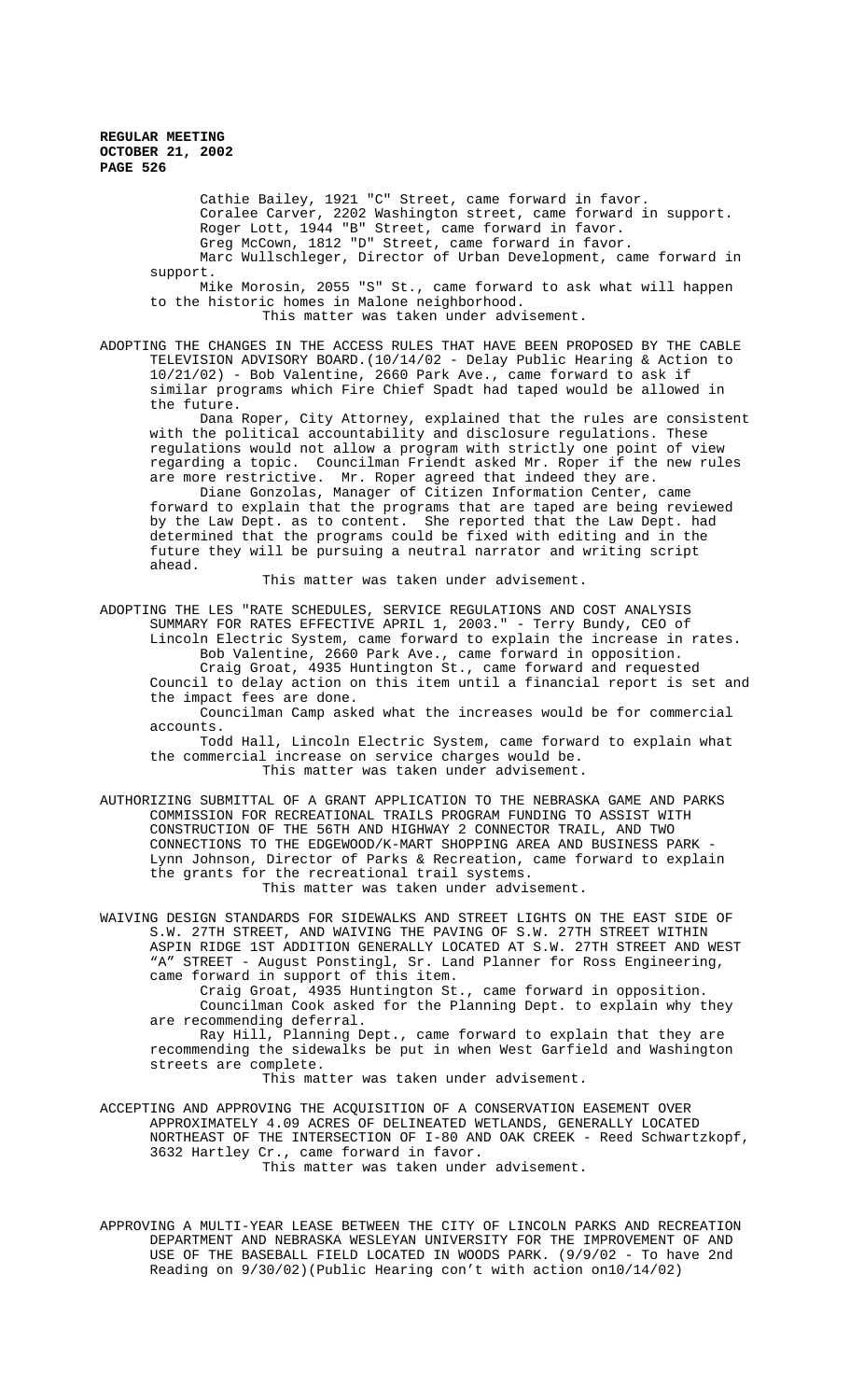10/14/02)(Request of Parks Dept. to delay P.H. & Action to 10/21/02) - Lynn Johnson, Director of Parks & Recreation Dept., came forward to explain the revisions that had been made to the lease agreement between the City and Wesleyan. The lease now will be for ten years. He answered additional questions posed by Council members.

Mike Morosin, 2055 "S" St., came forward to ask if other organizations would be allowed to use the field when not in use by Wesleyan. Council Chair Cook replied it would be allowed.

Craig Groat, 4935 Huntington St., came forward to comment about the bleachers and what would be needed to be in conformance with the current standards.

Kent Seacrest, Representing Wesleyan's Board of Trustees, came forward to make comments regarding how this whole process has come together. He stated he believed it to be initially flawed, but as a result things have worked out well and Wesleyan wants to renew its pledge to be good neighbors to all of Lincoln.

Peggy Hart, 1930 D Street, came forward in favor of the lease agreement.

Mr. Johnson returned for rebuttal stating that the new bleachers are being updated. He stated anyone can call Parks and Rec to schedule playing time on this field and there will be fees charged accordingly for use.

This matter was taken under advisement.

# **3:55 P.M. COUNCIL BREAK 4:10 P.M. RECONVENED**

Councilman Werner commented he believed Councilman Camp should resign his position from the Public Building Commission due to the fact that decisions made by that group influence Mr. Camp's leases with the City.

Dana Roper, City Attorney, came forward to explain that the Public Accountability Law is filed with the City Clerk when Mr. Camp has a conflict of interest and he can recuse himself from being involved in the vote.

Councilwoman Seng stated that perhaps he could declare a conflict while on the Public Building Commission. Mr. Roper stated that has not been an authority transferred to that Commission. This matter was taken under advisement.

# **MISCELLANEOUS BUSINESS**

Craig Groat, 4935 Huntington Street, came forward to speak about the doubled expense of moving Aging Department out of the Old Fed Bldg. He commented on the bleachers presently on Nebraska Wesleyan's campus not being up to standards. He believes Wesleyan has not been a good neighbor, due to the fact that property has not been cared for in his own personal neighborhood. He also addressed the danger of not having sidewalks along 70th Street and Antler Drive.

Randy Meek, 801 W. Helen Cr., representing the Brotherhood of Engineers, came forward to speak about the remote control operators who are now running trains, that are not unionized. He is concerned about the safety operations of the Burlington Northern Santa Fe Railroad. Council members discussed what legal authority they would have concerning this. City Attorney, Dana Roper, stated the State Legislature, the Railroad Transportation Safety Boards and the Interstate Commerce Commission would have authority over these matters.

Peter Katt, 1045 Lincoln Mall, Suite 200, came forward to ask Council to delay the public hearing on the Impact Fees that is scheduled for November 4, 2002. He represents the Home Builders and Realtor Associations and suggested that preparing for this hearing is an almost impossible time frame, due to the fact that the minutes from the Planning Commission will not be published until November 1, 2002.

Discussion ensued among Council members about changing the date of this hearing and a vote was taken. **(See other Miscellaneous Business Section)**

These matters were taken under advisement.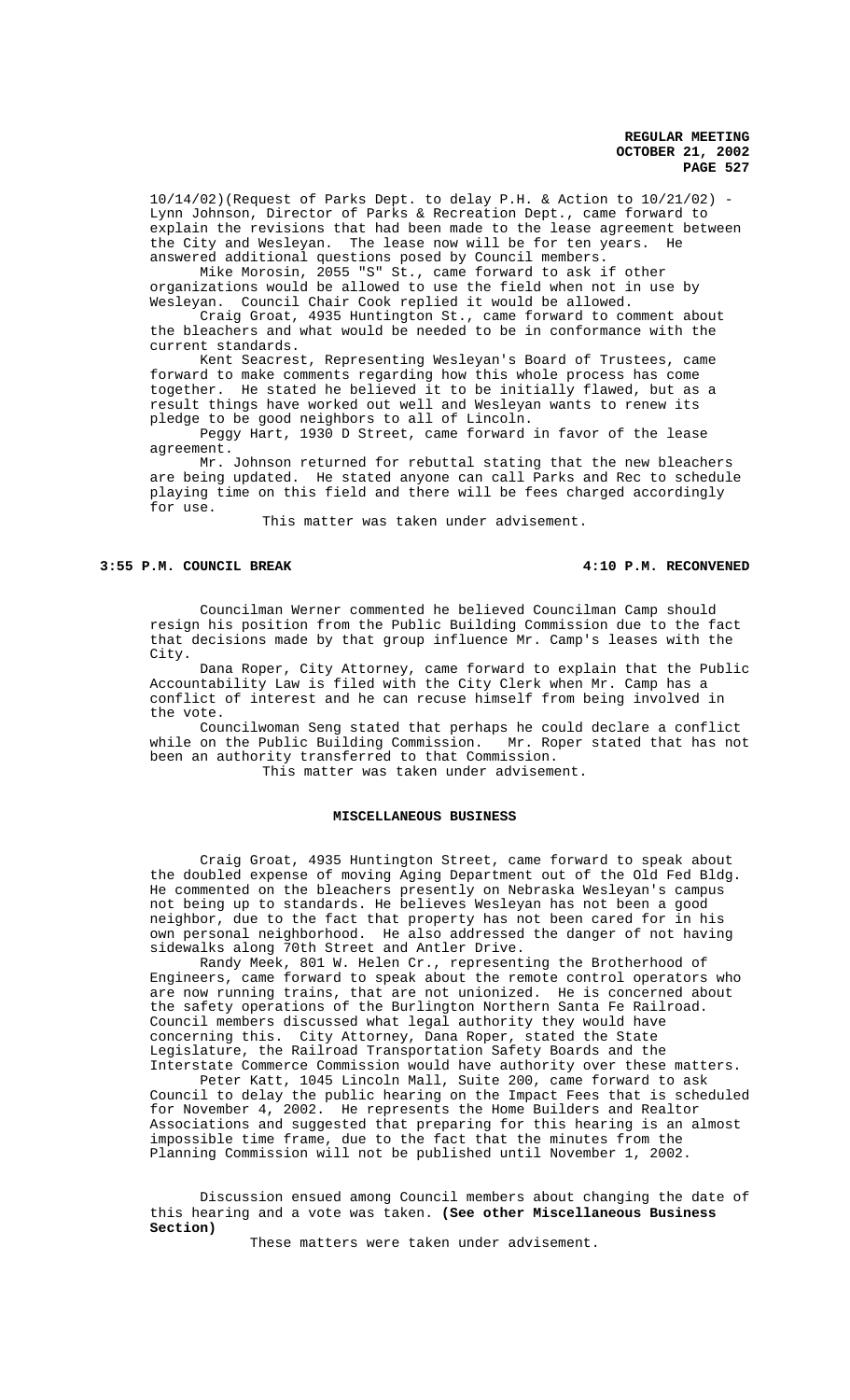**\*\* END OF PUBLIC HEARING \*\***

# **COUNCIL ACTION**

# **LIQUOR RESOLUTIONS - NONE**

#### **ORDINANCES - 2ND READING**

- APPROVING AN EXCHANGE OF LAND BETWEEN THE CITY DBA LINCOLN ELECTRIC SYSTEM AND B&J PARTNERS IN CONJUNCTION WITH THE PUBLIC BUILDING COMMISSION PARKING GARAGE.(REQUEST OF LAW DEPT. TO CONTINUE P.H. W/2ND & 3RD READINGS ON 10/21/02) (10/14/02 - VOTED TO HAVE 3<sup>RD</sup> READING & ACTION 10/21/02) -CLERK read the following ordinance, introduced by Coleen Seng, approving an exchange of land between the City dba Lincoln Electric System and B&J Partners in conjunction with the Public Building Commission Parking Garage, the second time. **(See Ordinances 3rd Reading)**
- AMENDING SECTION 4.24.070 OF THE LINCOLN MUNICIPAL CODE RELATING TO THE SPECIFIC POWERS AND DUTIES OF THE LINCOLN ELECTRIC SYSTEM ADMINISTRATIVE BOARD TO SPECIFY THAT THE RATE-MAKING AUTHORITY RESERVED TO THE LINCOLN CITY COUNCIL RELATES TO RETAIL ELECTRIC RATES ONLY.(REQUEST OF LES TO HAVE  $2^{ND}$  &  $3^{RD}$  READING  $10/21/02$ ) - PRIOR to reading:<br>WERNER Moved to waive Council rules to have 2nd & 3x
- Moved to waive Council rules to have 2nd & 3rd reading on this date.

Seconded by Seng & **LOST** by the following vote: AYES: None; NAYS: Camp, Cook, Friendt, Seng, Svoboda, Werner; ABSENT: McRoy.

- CLERK Read the following ordinance, introduced by Ken Svoboda, amending Section 4.24.070 of the Lincoln Municipal Code relating to the specific powers and duties of the Lincoln Electric System Administrative Board to specify that the rate-making authority reserved to the Lincoln City Council relates to retail electric rates only, the second time.
- VACATING THE NORTH 18' OF GLADE STREET FROM SOUTH 48TH STREET EAST 124.2 FT. CLERK read the following ordinance, introduced by Ken Svoboda, vacating the north 18' of Glade Street from South 48th Street east 124.2 ft., the second time.
- CHANGE OF ZONE 71HP APPLICATION OF THE HISTORIC PRESERVATION COMMISSION TO DESIGNATE THE SOPHY TEETERS NURSES' HOME LOCATED AT BRYAN LGH WEST AT 1650 LAKE STREET, AS A LANDMARK. (10/14/02 - REQUEST TO CONTINUE P.H. TO 10/28/02 AND ACTION ON  $11/4/02$ ) - PRIOR to reading:<br>WERNER Moved to continued P H to  $10/28/02$  and action
- Moved to continued P.H. to  $10/28/02$  and action on  $11/4/02$ . Seconded by Friendt & carried by the following vote: AYES: Camp, Cook, Friendt, Seng, Svoboda, Werner; NAYS: None; ABSENT: McRoy.
- CLERK Read the following ordinance, introduced by Ken Svoboda, for a Change of Zone 71HP, the application of the Historic Preservation Commission to designate the Sophy Teeters Nurses' Home located at Bryan LGH West at 1650 Lake Street, as a landmark, the second time.
- CHANGE OF ZONE 76HP APPLICATION OF THE SIGMA PHI EPSILON FOUNDATION OF NEBRASKA TO DESIGNATE THE SIGMA PHI EPSILON HOUSE AT 601 NORTH 16TH STREET, AS A LANDMARK - CLERK read the following resolution, introduced by Ken Svoboda, for a Change of Zone 76HP, the application of the Sigma Phi Epsilon Foundation of Nebraska to designate the Sigma Phi Epsilon House at 601 North 16th Street, as a landmark, the second time.
- CHANGE OF ZONE 3378 APPLICATION OF THE NEAR SOUTH NEIGHBORHOOD ASSOCIATION FOR A CHANGE OF ZONE FROM R-5 RESIDENTIAL AND R-6 RESIDENTIAL TO R-2 RESIDENTIAL ON PROPERTY LOCATED IN THE "MOUNT EMERALD" AREA OF THE NEAR SOUTH NEIGHBORHOOD GENERALLY LOCATED AT SOUTH 18TH STREET TO SOUTH 21ST AND 22ND STREETS, FROM A TO F STREETS - CLERK read the following ordinance, introduced by Ken Svoboda, for a Change of Zone 3378, the

application of the Near South Neighborhood Association for a Change of Zone from R-5 Residential and R-6 Residential to R-2 Residential on property located in the "Mount Emerald" area of the Near South Neighborhood generally located at South 18th Street to South 21st and 22nd Streets, from A to F Streets, the second time.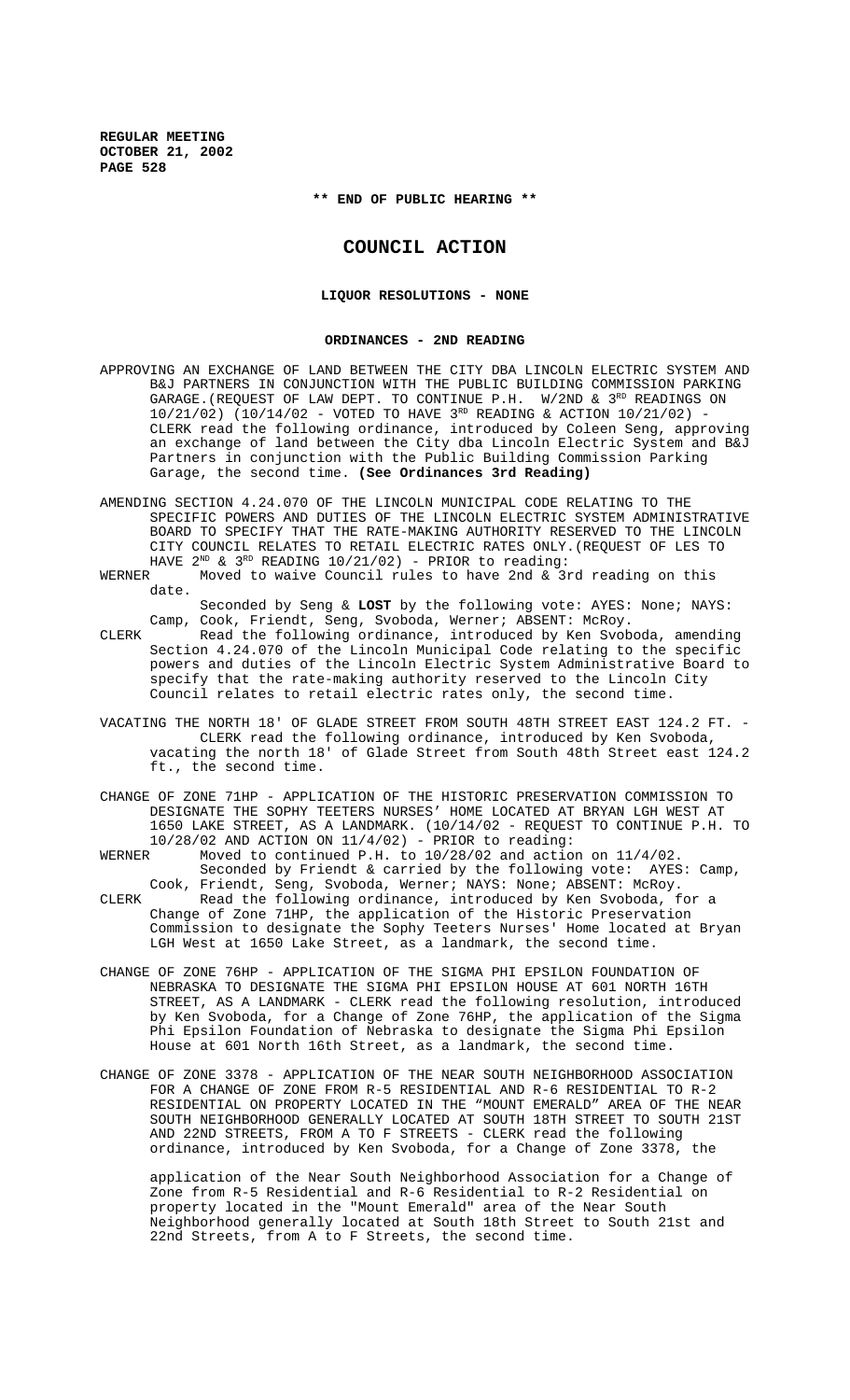#### **RESOLUTIONS**

APPLICATION OF PARISH OF THE NORTH AMERICAN MARTYRS AT 931 WEST HARVEST DRIVE TO CONDUCT A RAFFLE WITHIN THE CITY OF LINCOLN FROM OCTOBER 21 THROUGH NOVEMBER 23, 2002 - CLERK read the following resolution, introduced by Terry Werner, who moved its adoption:

A-81768 WHEREAS, Parish of North American Martyrs has made application for a permit to conduct a raffle in the City of Lincoln pursuant to Chapter 9.32 of the Lincoln Municipal Code; and

WHEREAS, said application complies with all of the requirements of Section 9.32.030 of the Lincoln Municipal Code.

NOW, THEREFORE, BE IT RESOLVED by the City Council of the City of Lincoln, Nebraska:

That, after public hearing duly had as required by Section 9.32.050 of the Lincoln Municipal Code, the City Council does hereby grant a permit to Parish of North American Martyrs to conduct a raffle in the City of Lincoln in accordance with the application filed by Fr. Garold Gabel. The City Clerk is directed to issue a permit upon the payment by the applicant of the required fee, said permit to be valid only for the specific raffles described in said application and only for<br>a period of one year from the date of approval of this resolution. Said a period of one year from the date of approval of this resolution. permit shall be subject to all of the conditions and requirements of Chapter 9.32 of the Lincoln Municipal Code.

BE IT FURTHER RESOLVED that pursuant to Section 9.32.080 of the Lincoln Municipal Code, a tax of 5% is imposed upon the gross proceeds received from the sale of raffle chances or tickets within the City of Lincoln, which tax shall be due no later than sixty (60) days after the conclusion of each raffle to be conducted hereunder, and if unpaid at that time, shall thereafter be delinquent.

Introduced by Terry Werner Seconded by Seng & carried by the following vote: AYES: Camp, Cook, Friendt, Seng, Svoboda, Werner; NAYS: None; ABSENT: McRoy.

- ADOPTING THE CHANGES IN THE ACCESS RULES THAT HAVE BEEN PROPOSED BY THE CABLE TELEVISION ADVISORY BOARD. (10/14/02 - DELAY PUBLIC HEARING & ACTION TO 10/21/02) - CLERK read the following resolution, introduced by Terry Werner, who moved its adoption:<br>A-81769 WHEREAS, the City Council
- A-81769 WHEREAS, the City Council has indicated through its franchise with Cablevision that access rules shall be promulgated by the Cable Advisory Board; and

WHEREAS, Lincoln Municipal Code § 5.16.510 provides that the Cable Advisory Board shall review and assist in the drafting of such access rules; and

WHEREAS, the Cable Advisory Board has previously drafted and enacted access rules which have been approved by the City Council, reviewed such rules and has recommended the amendments contained in the attached set of access rules for the Lincoln community. NOW, THEREFORE, BE IT RESOLVED by the City Council of the City of

Lincoln, Nebraska:

That the Rules Governing the Access Channels, recommended by the Lincoln Cable Advisory Board, a copy of which is attached hereto, are approved and that the Cable Advisory Board is directed to implement such rules.

BE IT FURTHER RESOLVED, that Resolution A-77709 and the rules promulgated thereunder are hereby superseded.

Introduced by Terry Werner Seconded by Seng & carried by the following vote: AYES: Camp, Cook, Friendt, Seng, Svoboda, Werner; NAYS: None; ABSENT: McRoy.

ADOPTING THE LES "RATE SCHEDULES, SERVICE REGULATIONS AND COST ANALYSIS SUMMARY FOR RATES EFFECTIVE APRIL 1, 2003." - CLERK read the following resolution, introduced by Terry Werner, who moved its adoption:<br>A-81770 WHEREAS, rate schedules and service regulations for the u

WHEREAS, rate schedules and service regulations for the use and services of Lincoln Electric System of the City of Lincoln, including the electric energy sold, furnished or supplied by said City of Lincoln,

Nebraska, have been established by resolution from time to time, the last one being Resolution No. A-78588, adopted by the City Council on February 9, 1998 and approved by the Mayor on February 18, 1998; and

WHEREAS, the Administrative Board of the Lincoln Electric System has recommended to the City Council of the City of Lincoln, Nebraska, that the document entitled, "Rate Schedules, Service Regulations and Cost Analysis Summary for Rates Effective April 1, 2003," which is attached hereto and fully incorporated herein, be adopted for the use of Lincoln Electric System and the provision of services to ratepayers in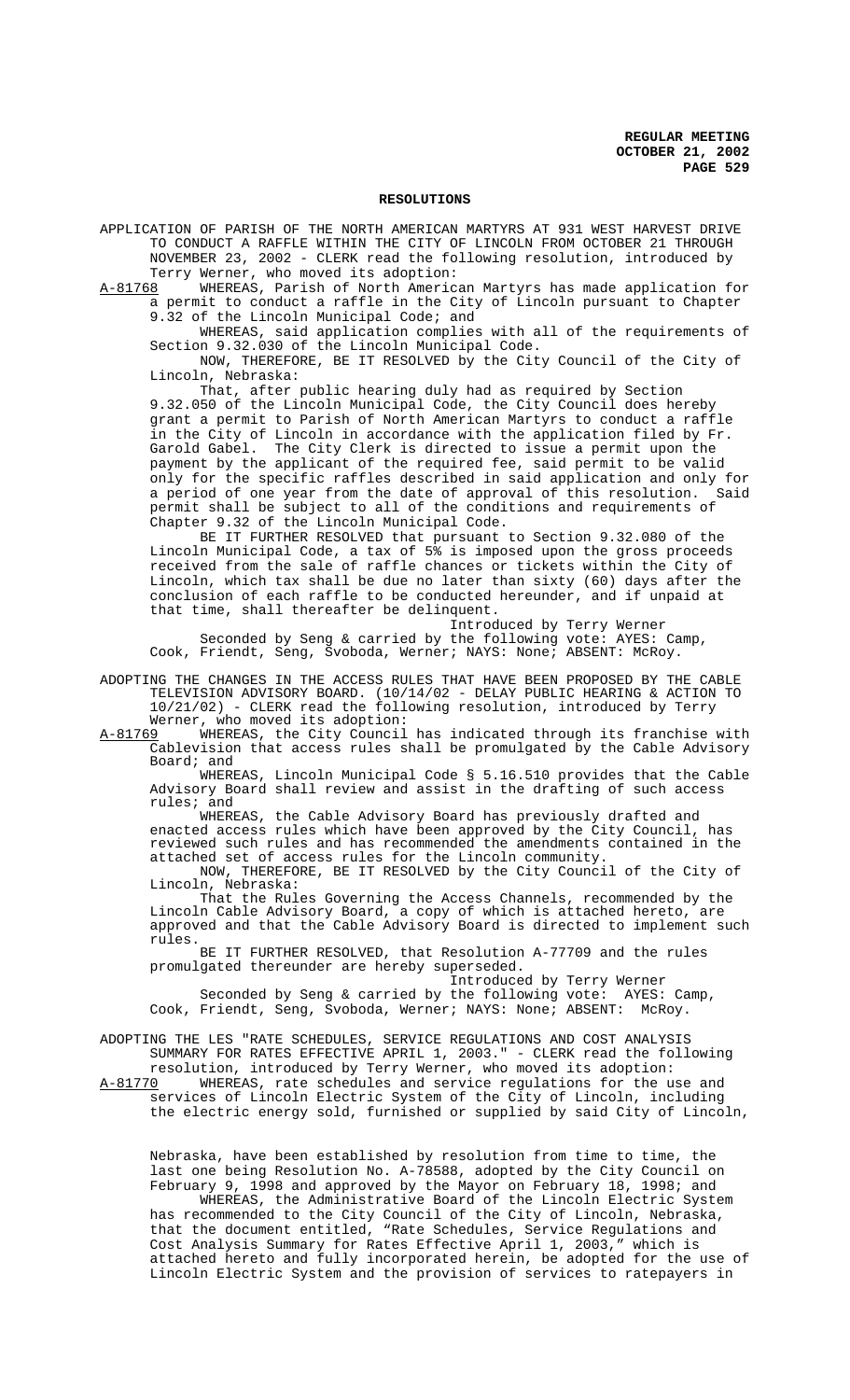the service area of Lincoln Electric System; and

WHEREAS, the rate recommendation demonstrating the justification for a system average increase of 5.0% in revenues has been approved by the Lincoln Electric System Administrative Board at its regular Board meeting of September 20, 2002, and is consistent with the City of Lincoln's Bond Ordinance for Lincoln Electric System regarding rates; and

WHEREAS, it is evident to the City Council of the City of Lincoln, Nebraska, that the justification for said rates and charges has been demonstrated and therefore said rates should be adopted.

NOW, THEREFORE, BE IT RESOLVED by the City Council of the City of Lincoln, Nebraska:

That effective April 1, 2003, the attached "Rate Schedules, Service Regulations and Cost Analysis Summary for Rates Effective April 1, 2003," for the use of Lincoln Electric System and the provision of services to ratepayers in the service area of Lincoln Electric System is hereby established and adopted; and

BE IT FURTHER RESOLVED that Resolution No. A-78588, adopted on February 9, 1998, is hereby superseded by this Resolution effective April 1, 2003.

Introduced by Terry Werner Seconded by Seng & carried by the following vote: AYES: Cook, Friendt, Seng, Svoboda, Werner; NAYS: Camp; ABSENT: McRoy.

AUTHORIZING SUBMITTAL OF A GRANT APPLICATION TO THE NEBRASKA GAME AND PARKS COMMISSION FOR RECREATIONAL TRAILS PROGRAM FUNDING TO ASSIST WITH CONSTRUCTION OF THE 56TH AND HIGHWAY 2 CONNECTOR TRAIL, AND TWO CONNECTIONS TO THE EDGEWOOD/K-MART SHOPPING AREA AND BUSINESS PARK - CLERK read the following resolution, introduced by Terry Werner, who moved its adoption:

A-81771 WHEREAS, the Parks and Recreation Department of the City of Lincoln proposes to apply for assistance from the Nebraska Game and Parks Commission for Recreation Trails Program (RTP) for the construction of the .23 mile Highway 2 Connector Trail from 56th Street to Old Cheney Road and two separate connectors to the Edgewood/K-Mart shopping area; and

WHEREAS, the City of Lincoln wishes to express its support for the project and its willingness to commit to the cost of maintenance of the completed improvements in a safe and attractive manner for the public. NOW, THEREFORE, BE IT RESOLVED, by the City Council of the City of

Lincoln, Nebraska:

That the City of Lincoln hereby expresses its support for the application being made by its Parks and Recreation Department to the Nebraska Game and Parks Commission for financial assistance from the Recreational Trails Program for the construction of the .23 mile Highway 2 Connector Trail from 56th Street to Old Cheney Road and two separate connectors to the Edgewood/K-Mart shopping area.

The City of Lincoln will not discriminate against any person on the basis of race, color, age, religion, handicap, sex, or national origin in the use of the proposed project acquired or developed pursuant<br>to the application for financial assistance. The City of Lincoln to the application for financial assistance. certifies that it has the financial capabilities to maintain the completed improvements in a safe and attractive manner for public use and further certifies that it will comply, where applicable, with the Americans with Disabilities Act by making the facilities accessible to the handicapped.

The City Clerk is directed to transmit a certified copy of this resolution to the Parks and Recreation Department for inclusion with the application to the Nebraska Game and Parks Commission.

Introduced by Terry Werner

Seconded by Seng & carried by the following vote: AYES: Camp, Cook, Friendt, Seng, Svoboda, Werner; NAYS: None; ABSENT: McRoy.

WAIVING DESIGN STANDARDS FOR SIDEWALKS AND STREET LIGHTS ON THE EAST SIDE OF S.W. 27TH STREET, AND WAIVING THE PAVING OF S.W. 27TH STREET WITHIN ASPIN RIDGE 1ST ADDITION GENERALLY LOCATED AT S.W. 27TH STREET AND WEST "A" STREET - CLERK read the following resolution, introduced by Terry Werner, who moved its adoption:

A-81772 WHEREAS, the Final Plat of Aspen Ridge 1st Addition was previously approved by the City of Lincoln; and

WHEREAS, the conditions of approval of said Final Plat pursuant to Lincoln Municipal Code Sections 26.23.095, 26.27.070, and 26.27.010 included the requirements for the installation of sidewalks and street lights on the east side of S.W. 27th Street, and the paving of S.W. 27th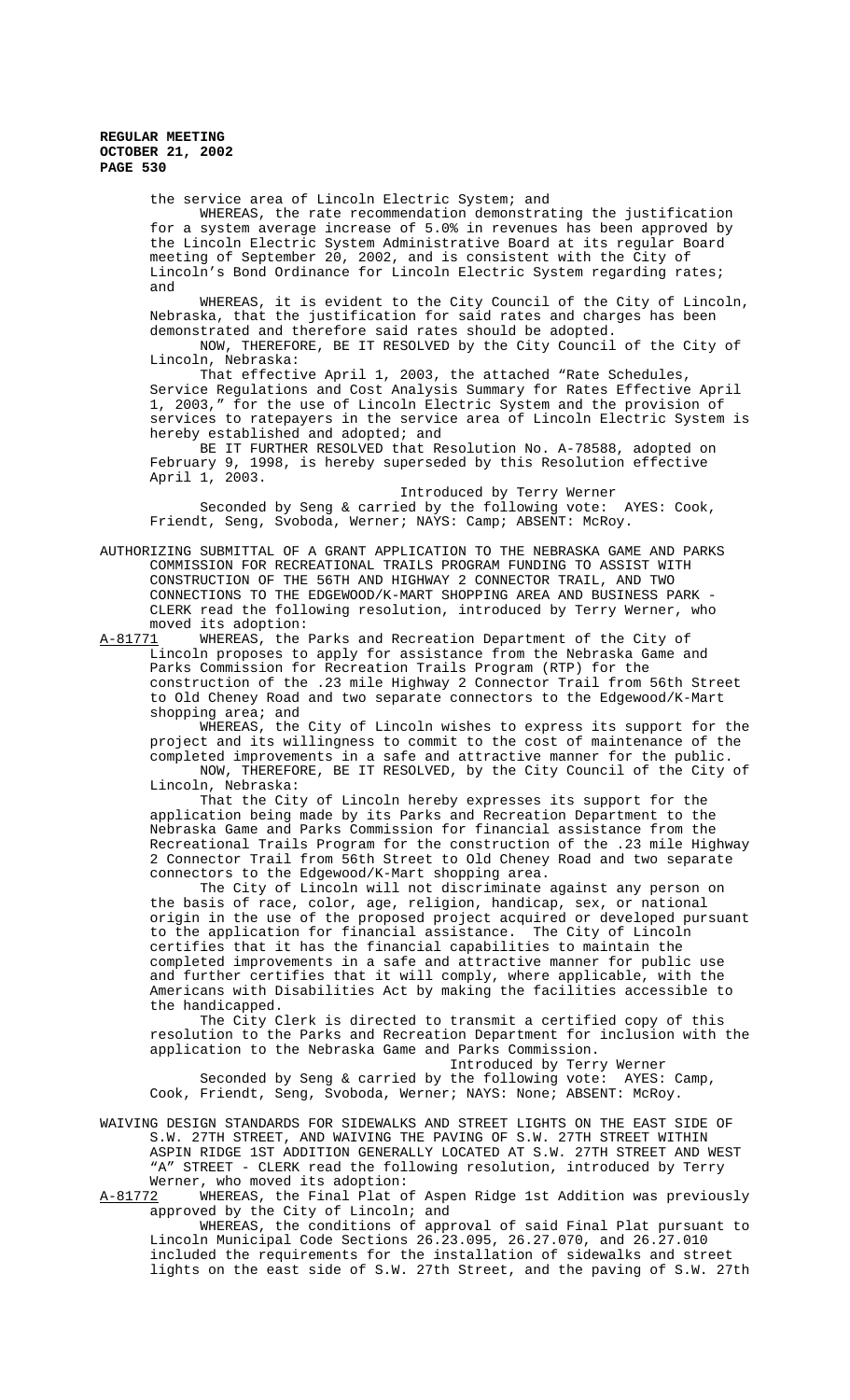Street within said Plat; and

WHEREAS, applicant has requested a modification to waive said

requirements pursuant to § 26.31.010 of the Lincoln Municipal Code; and WHEREAS, the Planning Commission has reviewed said request and has recommended that the installation of said improvements be deferred until such time as West Washington Street is connected to S.W. 27th Street rather than waived in their entirety; and

WHEREAS, the City Council finds that the strict application of all requirements would result in actual difficulties or substantial hardship or injustice to the property owner.

NOW, THEREFORE, BE IT RESOLVED by the City of Lincoln, Nebraska: That the requirements of Sections 26.23.095, 26.27.070, and 26.27.010 of the Lincoln Municipal Code requiring the installation of sidewalks and street lights on the east side of S.W. 27th Street and street paving in S.W. 27th Street within the Final Plat of Aspen Ridge 1st Addition are hereby deferred until such time as West Washington Street is connected to S.W. 27th Street at which time said improvements will be installed.

That all other conditions for approval of the Final Plat of Aspen Ridge 1st Addition shall remain in full force and effect. Introduced by Terry Werner

Seconded by Seng & carried by the following vote: AYES: Camp, Cook, Friendt, Seng, Svoboda, Werner; NAYS: None; ABSENT: McRoy.

ACCEPTING AND APPROVING THE ACQUISITION OF A CONSERVATION EASEMENT OVER APPROXIMATELY 4.09 ACRES OF DELINEATED WETLANDS, GENERALLY LOCATED NORTHEAST OF THE INTERSECTION OF I-80 AND OAK CREEK - CLERK read the following resolution, introduced by Terry Werner, who moved its adoption:

A-81773 WHEREAS, Interstate Land L.L.C., a Nebraska limited liability company, has offered to grant a conservation easement over an area generally located northeast of the intersection of I-80 and Oak Creek to protect the existing wetlands and floodplain; and

WHEREAS, acquisition of this conservation easement by the City would further the goals of the Comprehensive Plan relating to floodplains.

NOW, THEREFORE, BE IT RESOLVED by the City Council of the City of Lincoln, Nebraska:

That, on behalf of the City of Lincoln, Nebraska, the offer of a conservation easement by Interstate Land L.L.C. over a tract of land as legally described in the Revised Conservation Easement Agreement, attached hereto and marked as Attachment "A", is hereby accepted and approved.

BE IT FURTHER RESOLVED that the Mayor is authorized to execute the Revised Conservation Easement Agreement on behalf of the City of Lincoln, Nebraska.

Introduced by Terry Werner Seconded by Seng & carried by the following vote: AYES: Camp, Cook, Friendt, Seng, Svoboda, Werner; NAYS: None; ABSENT: McRoy.

SETTING THE HEARING DATE OF MONDAY, NOVEMBER 4, 2002 AT 1:30 P.M. FOR THE MAN. APP. OF MITCHELL A. PHELPS FOR LEVY PREMIUM FOODSERVICE LTD DBA LEVY RESTAURANTS AT HAYMARKET PARK LOCATED AT 403 LINE DRIVE CIRCLE - CLERK read the following resolution, introduced by Terry Werner, who moved its adoption:

A-81774 BE IT RESOLVED by the City Council, of the City of Lincoln, that a hearing date is hereby set for Mon., November 4, 2002 at 1:30 p.m. or as soon thereafter as possible in the City Council Chambers,

County-City Building, 555 So. 10th St., Lincoln, NE, for the purpose of considering the Manager Application of Mitchell A. Phelps for Levy Premium Foodservice LTD dba Levy Restaurants at Haymarket Park located at 403 Line Drive Circle.

If the Police Dept. is unable to complete the investigation by said time, a new hearing date will be set.

Introduced by Terry Werner

Seconded by Seng & carried by the following vote: AYES: Camp, Cook, Friendt, Seng, Svoboda, Werner; NAYS: None; ABSENT: McRoy.

ACCEPTING THE REPORT OF NEW AND PENDING CLAIMS AGAINST THE CITY AND APPROVING DISPOSITION OF CLAIMS SET FORTH THEREIN FOR THE PERIOD OF SEPTEMBER 16 - 30, 2002.(CLAIM of Bonnie Newill held over to 10/21/02 for Action)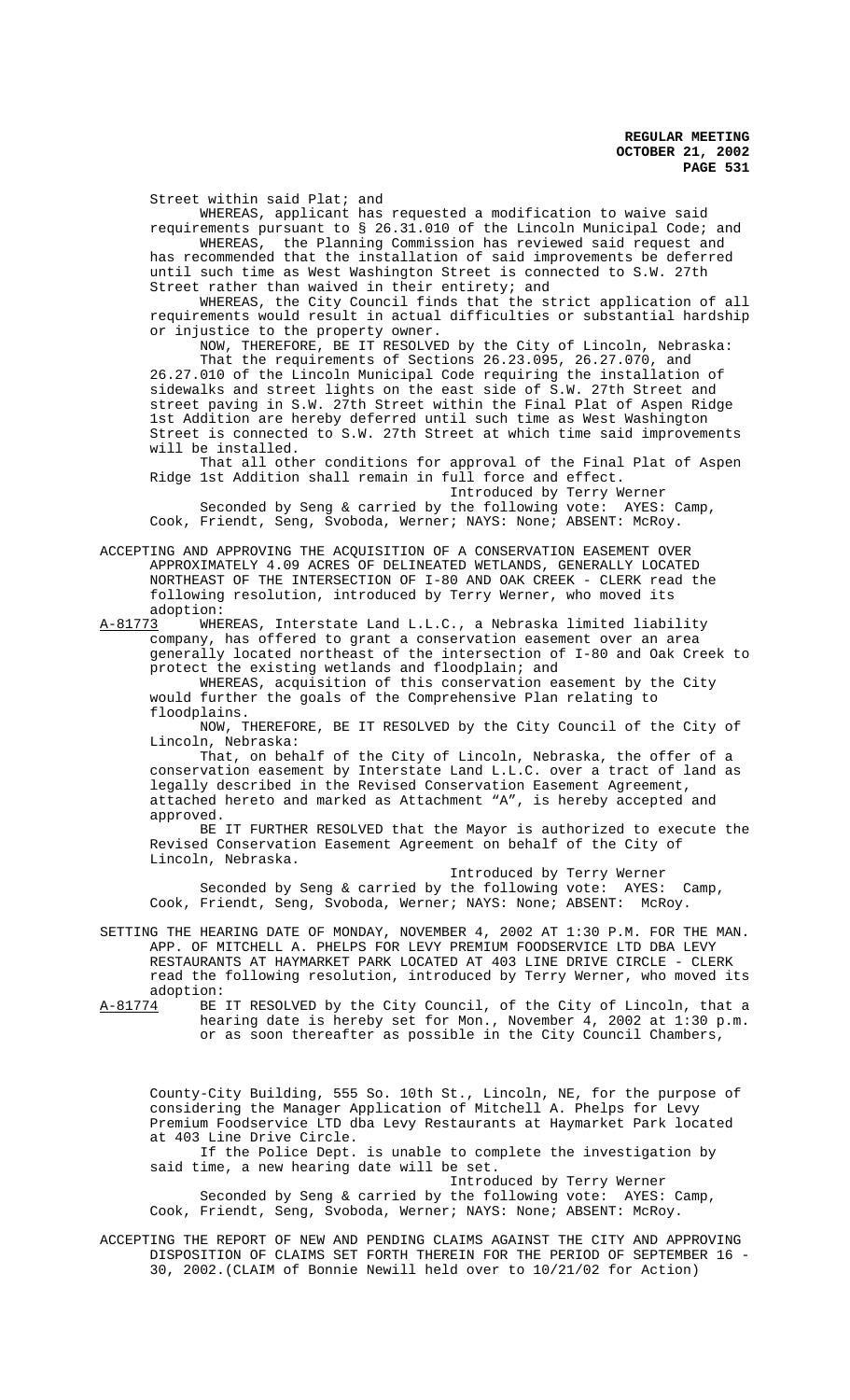A-81776 BE IT RESOLVED by the City Council of the City of Lincoln, Nebraska:

That the claims listed in the attached report, marked as Exhibit "A" dated October 1, 2002, of various new and pending tort claims filed against the City of Lincoln with the Office of the City Attorney or the Office of the City Clerk, as well as claims which have been disposed of, are hereby received as required by Neb. Rev. Stat. § 13-905 (Reissue 1997). The dispositions of claims by the Office of the City Attorney, as shown by the attached report, are hereby approved:<br>DENIED ALLOWED

 $\underbrace{\texttt{ALLOWED}}$ \$361.96 Bonnie Newill The City Attorney is hereby directed to mail to the various claimants listed herein a copy of this resolution which shows the final disposition of their claim.

Introduced by Terry Werner Seconded by Seng & carried by the following vote: AYES: Camp, Cook, Friendt, Seng, Svoboda, Werner; NAYS: None; ABSENT: McRoy.

## **PETITIONS & COMMUNICATIONS - NONE**

#### **REPORTS OF CITY OFFICERS**

INVESTMENT OF FUNDS FROM OCTOBER 7 THRU OCTOBER 11, 2002 - CLERK read the following resolution, introduced by Terry Werner, who moved its adoption:

A-81775 BE IT HEREBY RESOLVED BY THE CITY COUNCIL of the City of Lincoln, Nebraska:

That the attached list of investments be confirmed and approved, and the City Treasurer is hereby directed to hold said investments until maturity unless otherwise directed by the City Council.

Introduced by Terry Werner Seconded by Seng & carried by the following vote: AYES: Camp, Cook, Friendt, Seng, Svoboda, Werner; NAYS: None; ABSENT: McRoy.

AFFIDAVIT OF MAILING FOR BOARD OF EQUALIZATION MEETING FOR DOWNTOWN BUSINESS IMPROVEMENT DISTRICT, CORE BUSINESS IMPROVEMENT DISTRICT OVERLAY & DOWNTOWN MAINTENANCE DISTRICT TO BE HELD ON MONDAY, NOVEMBER 4, 2002, 1:30 P.M. - CLERK presented said report which was placed on file in the Office of the City Clerk.

# **ORDINANCES - 1ST READING**

AMENDING TITLE 6 OF THE LINCOLN MUNICIPAL CODE RELATING TO ANIMALS BY ADDING A NEW CHAPTER 6.02 RELATING TO ANIMAL CONTROL DEFINITIONS WHICH CONSOLIDATES THE DEFINITIONS PREVIOUSLY FOUND IN CHAPTERS 6.04, 6.08, 6.10 AND 6.12 AND REVISES THE DEFINITION OF REVISED DEFINITIONS FOR "HOBBY KENNEL" OR "CATTERIES," "KENNEL," AND "FOWLS," AND ADDS NEW DEFINITIONS FOR "ANIMAL RESCUE ORGANIZATION," "ANIMAL SHELTER," "FOSTER HOMES," "ROOSTER," "COMMERCIAL BOARDING KENNEL," "COMMERCIAL BREEDING KENNEL," "DOG KENNEL," "INDOOR HOUSING FACILITY," "MULTI-DOG HOUSEHOLD," "MULTI-CAT HOUSEHOLD," "OUTDOOR HOUSING FACILITY," AND "WRITTEN CONSENT"; AND; BY AMENDING CHAPTER 6.04 RELATING TO ANIMAL CONTROL REGULATIONS IN GENERAL TO PROHIBIT ROOSTERS WITHIN THE CITY OF LINCOLN, TO REGULATE ANIMAL RESCUE ORGANIZATIONS, AND TO MODIFY PERMIT FEE PROVISIONS; BY AMENDING CHAPTER 6.08 RELATING TO DOGS TO SET MINIMUM PENALTY AMOUNTS FOR REPETITIVE VIOLATIONS OF LICENSING REQUIREMENTS, TO INCREASE LICENSING FEES FOR DOGS, TO REQUIRE DISPOSAL OF DOG FECES OR MANURE IN A SANITARY MANNER, TO PERMIT AND REGULATE MULTI-DOG HOUSEHOLDS, TO PERMIT AND REGULATE COMMERCIAL BREEDING KENNELS, AND TO EXEMPT COMMERCIAL BREEDING KENNELS AND MULTI-DOG HOUSEHOLDS FROM THE PROHIBITION OF MAINTAINING A DOG KENNEL; BY AMENDING CHAPTER 6.10 RELATING TO DANGEROUS DOGS TO ALLOW THE USE OF MICROCHIPS FOR MARKING SUCH DOGS AND TO SET MINIMUM PENALTIES; BY AMENDING 6.12 RELATING TO CATS TO SET MINIMUM PENALTIES FOR REPETITIVE VIOLATIONS OF LICENSING REQUIREMENTS, TO PLACE A LIMIT ON THE NUMBER OF CATS A PERSON MAY OWN WITHOUT A MULTI-CAT HOUSEHOLD, CATTERY OR HOBBY KENNEL PERMIT, TO INCREASE LICENSE FEES FOR CATS, TO INCREASE LICENSE FEES FOR CATTERIES AND HOBBY KENNELS, TO PERMIT AND REGULATE MULTI-CAT HOUSEHOLDS, TO ALLOW CURRENT CAT OWNERS OR THOSE WHO ARE SUBSEQUENTLY ANNEXED INTO THE CITY WHO OWN MORE THAN 15 CATS TO RETAIN ALL THEIR CATS UNTIL DEATH OR TRANSFER OF OWNERSHIP OF THE CAT; IN ORDER TO IMPLEMENT THE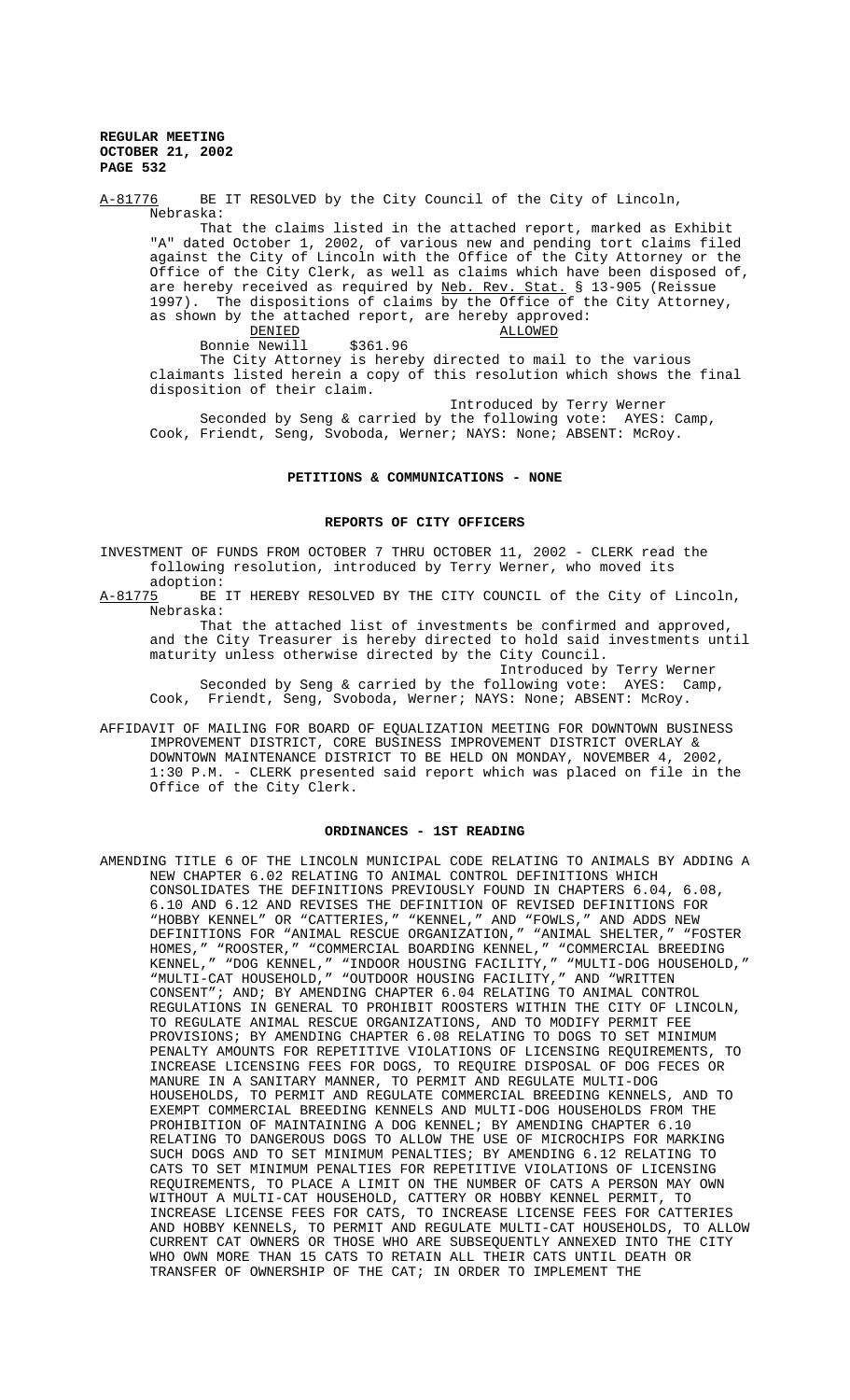RECOMMENDATIONS OF THE ANIMAL CONTROL BOARD - CLERK read the following ordinance, introduced by Terry Werner, amending title 6 of the Lincoln Municipal Code relating to animals by adding a new chapter 6.02 relating to animal control definitions which consolidates the definitions previously found in Chapters 6.04, 6.08, 6.10 and 6.12 and revises the definition of revised definitions for "hobby kennel" or "catteries," "kennel," and "fowls," and adds new definitions for "animal rescue organization," "animal shelter," "foster homes," "rooster," "commercial boarding kennel," "commercial breeding kennel," "dog kennel," "indoor housing facility," "multi-dog household," "multi-cat household," "outdoor housing facility," and "written consent"; and; by amending chapter 6.04 relating to animal control regulations in general to prohibit roosters within the City of Lincoln, to regulate animal rescue organizations, and to modify permit fee provisions; by amending Chapter 6.08 relating to dogs to set minimum penalty amounts for repetitive violations of licensing requirements, to increase licensing fees for dogs, to require disposal of dog feces or manure in a sanitary manner, to permit and regulate multi-dog households, to permit and regulate commercial breeding kennels, and to exempt commercial breeding kennels and multi-dog households from the prohibition of maintaining a dog kennel; by amending chapter 6.10 relating to dangerous dogs to allow the use of microchips for marking such dogs and to set minimum penalties; by amending 6.12 relating to cats to set minimum penalties for repetitive violations of licensing requirements, to place a limit on the number of cats a person may own without a multi-cat household, cattery or hobby kennel permit, to increase license fees for cats, to increase license fees for catteries and hobby kennels, to permit and regulate multi-cat households, to allow current cat owners or those who are subsequently annexed into the city who own more than 15 cats to retain all their cats until death or transfer of ownership of the cat; in order to implement the recommendations of the animal control board, the first time.

#### **ORDINANCES - 3RD READING**

APPROVING AN EXCHANGE OF LAND BETWEEN THE CITY DBA LINCOLN ELECTRIC SYSTEM AND B&J PARTNERS IN CONJUNCTION WITH THE PUBLIC BUILDING COMMISSION PARKING GARAGE. (Request of Law Dept. to continue p.h. w/2nd & 3rd readings on 10/21/02) (10/14/02 - Voted to have 3rd reading & Action on 10/21/02) - - CLERK read an ordinance, introduced by Coleen Seng, approving an exchange of land between the City dba Lincoln Electric System and B&J Partners in conjunction with the Public Building Commission Parking Garage, the third time.

SENG Moved to pass ordinance as read. Seconded by Svoboda & carried by the following vote: AYES: Camp, Cook, Friendt, Seng, Svoboda, Werner; NAYS: None; ABSENT: None. The ordinance being numbered **#18072** is recorded in Ordinance Book No. 25, Page

- APPROVING A MULTI-YEAR LEASE BETWEEN THE CITY OF LINCOLN PARKS AND RECREATION DEPARTMENT AND NEBRASKA WESLEYAN UNIVERSITY FOR THE IMPROVEMENT OF AND USE OF THE BASEBALL FIELD LOCATED IN WOODS PARK. (9/9/02 - To have 2nd Reading on 9/30/02) (Public Hearing con't with action on 10/14/02) (Request of Parks Dept. to delay P.H. & Action to 10/21/02) - PRIOR to hearing:
- SENG Moved to accept the substitute lease agreement.

Seconded by Friendt & carried by the following vote: AYES: Camp, Cook, Friendt, Seng, Svoboda, Werner; NAYS: None; ABSENT: McRoy.

- CLERK Read an ordinance, introduced by Coleen Seng, approving a multiyear lease between the City of Lincoln Parks and Recreation Department and Nebraska Wesleyan University for the improvement of and use of the baseball field located in Woods Park, the third time.
- SENG Moved to pass ordinance as read.

Seconded by Camp & carried by the following vote: AYES: Camp, Friendt, Seng, Svoboda, Werner; NAYS: Cook; ABSENT: McRoy. The ordinance being numbered **#18073** is recorded in Ordinance Book No. 25, Page

- RENAMING PRESERVE LANE EAST OF THE INTERSECTION OF FIREBUSH LANE AND PRESERVE LANE AS "PRESERVE COURT." - CLERK read an ordinance, introduced by
	- Coleen Seng, renaming Preserve Lane East of the intersection of Firebush Lane and Preserve Lance as "Preserve Court", the third time.

SENG Moved to pass ordinance as read. Seconded by Svoboda & carried by the following vote: AYES: Camp,

Cook, Friendt, Seng, Svoboda, Werner; NAYS: None; ABSENT: McRoy. The ordinance being numbered **#18074** is recorded in Ordinance Book No. 25, Page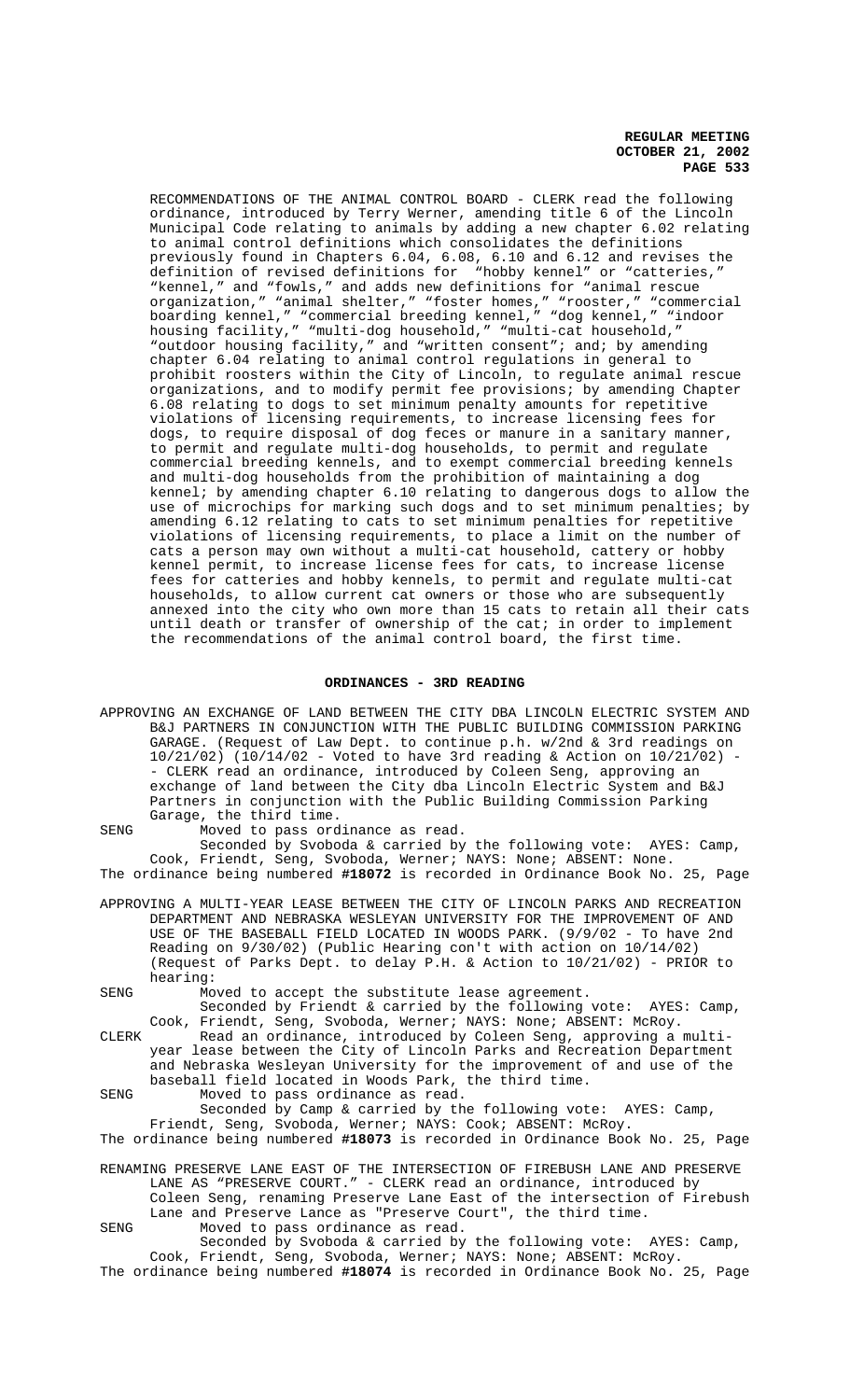AMENDING THE PAY SCHEDULES FOR A CERTAIN EMPLOYEE GROUP ASSIGNED TO THE PAY RANGE WHICH IS PREFIXED BY THE LETTER "M" BY DELETING THE JOB CLASSIFICATIONS OF DEPUTY FIRE CHIEF OF EMS AND DEPUTY FIRE CHIEF OF ADMINISTRATION - CLERK read an ordinance, introduced by Coleen Seng, amending the pay schedules for a certain employee group assigned to the pay range which is prefixed by the letter "M" by deleting the job classifications of Deputy Fire Chief of EMS and Deputy Fire Chief of Administration, the third time.

SENG Moved to pass ordinance as read.

Seconded by Svoboda & carried by the following vote: AYES: Camp, Cook, Friendt, Seng, Svoboda, Werner; NAYS: None; ABSENT: McRoy. The ordinance being numbered **#18075** is recorded in Ordinance Book No. 25, Page

AMENDING SECTIONS 2.76.015, POSITIONS COVERED BY RULES, TO CLARIFY LANGUAGE; 2.76.150, COMPENSATION PLAN, MERIT PAY PLAN, PAY INCREASES FOR EXCEPTIONAL SERVICE, TO REFLECT CHANGES RESULTING FROM THE NEW PAY PLAN FOR PAY RANGES PRECEDED BY THE LETTER "N" OR "X"; AND 2.76.200, COMPENSATION PLAN, TEMPORARY ASSIGNMENT IN A HIGHER CLASSIFICATION, TO REFLECT CHANGES TO BETTER ADDRESS APPOINTMENT TO "CREW LEADER" STATUS. -CLERK read an ordinance, introduced by Coleen Seng, amending Sections 2.76.015, positions covered by rules, to clarify language; 2.76.150, compensation plan, merit pay plan, pay increases for exceptional service, to reflect changes resulting from the new pay plan for pay ranges preceded by the letter "N" or "X"; and 2.76.200, compensation plan, temporary assignment in a higher classification, to reflect changes to better address appointment to "crew leader" status, the third time.

SENG Moved to pass ordinance as read. Seconded by Svoboda & carried by the following vote: AYES: Camp, Cook, Friendt, Seng, Svoboda, Werner; NAYS: None; ABSENT: McRoy.

The ordinance being numbered **#18076** is recorded in Ordinance Book No. 25, Page

AMENDING THE PAY SCHEDULES FOR A CERTAIN EMPLOYEE GROUPS ASSIGNED TO THE PAY RANGE WHICH IS PREFIXED BY THE LETTER "X" BY CREATING THE CLASSIFICATIONS OF PROSECUTION ASSISTANT, EMPLOYMENT CLERK, OFFICE ASSISTANT, SENIOR OFFICE ASSISTANT, AND OFFICE SPECIALIST - CLERK read an ordinance, introduced by Coleen Seng, amending the pay schedules for a certain employee groups assigned to the pay range which is prefixed by the letter "X" by creating the classifications of prosecution assistant, employment clerk, office assistant, senior office assistant, and office specialist, the third time.

SENG Moved to pass ordinance as read. Seconded by Svoboda & carried by the following vote: AYES: Camp, Cook, Friendt, Seng, Svoboda, Werner; NAYS: None; ABSENT: McRoy. The ordinance being numbered **#18077** is recorded in Ordinance Book No. 25, Page

AMENDING THE PAY SCHEDULES FOR CERTAIN EMPLOYEE GROUPS ASSIGNED TO THE PAY RANGE WHICH IS PREFIXED BY THE LETTER "A" AND "C" BY CREATING THE JOB CLASSIFICATION OF TRANSPORTATION PLANNER; CHANGING THE TITLE OF CRIME ANALYSIS TECHNICIAN TO CRIME ANALYST; AND DELETING THE JOB CLASSIFICATIONS OF ENGINEERING TECHNICIAN AND LANDSCAPE ARCHITECT - CLERK read an ordinance, introduced by Coleen Seng, amending the pay schedules for certain employee groups assigned to the pay range which is

prefixed by the letter "A" and "C" by creating the job classification of Transportation Planner; changing the title of Crime Analysis Technician to Crime Analyst; and deleting the job classifications of Engineering Technician and Landscape Architect, the third time.

SENG Moved to pass ordinance as read.

Seconded by Svoboda & carried by the following vote: AYES: Camp, Cook, Friendt, Seng, Svoboda, Werner; NAYS: None; ABSENT: McRoy. The ordinance being numbered **#18078** is recorded in Ordinance Book No. 25, Page

AMENDING THE PAY SCHEDULES FOR CERTAIN EMPLOYEE GROUPS ASSIGNED TO THE PAY RANGE WHICH IS PREFIXED BY THE LETTER "N" BY CREATING THE JOB CLASSIFICATIONS OF OFFICE ASSISTANT, SENIOR OFFICE ASSISTANT, OFFICE SPECIALIST, OFFICE MANAGER, PUBLICATIONS SPECIALIST, POLICE SERVICES SPECIALIST, POLICE RECORDS TECHNICIAN, CRIME ANALYSIS TECHNICIAN, PERMIT ASSISTANT, AND ANIMAL CONTROL DISPATCHER - CLERK read an ordinance, introduced by Coleen Seng, Amending the pay schedules for certain employee groups assigned to the pay range which is prefixed by the letter "N" by creating the job classifications of Office Assistant, Senior Office Assistant, Office Specialist, Office Manager, Publications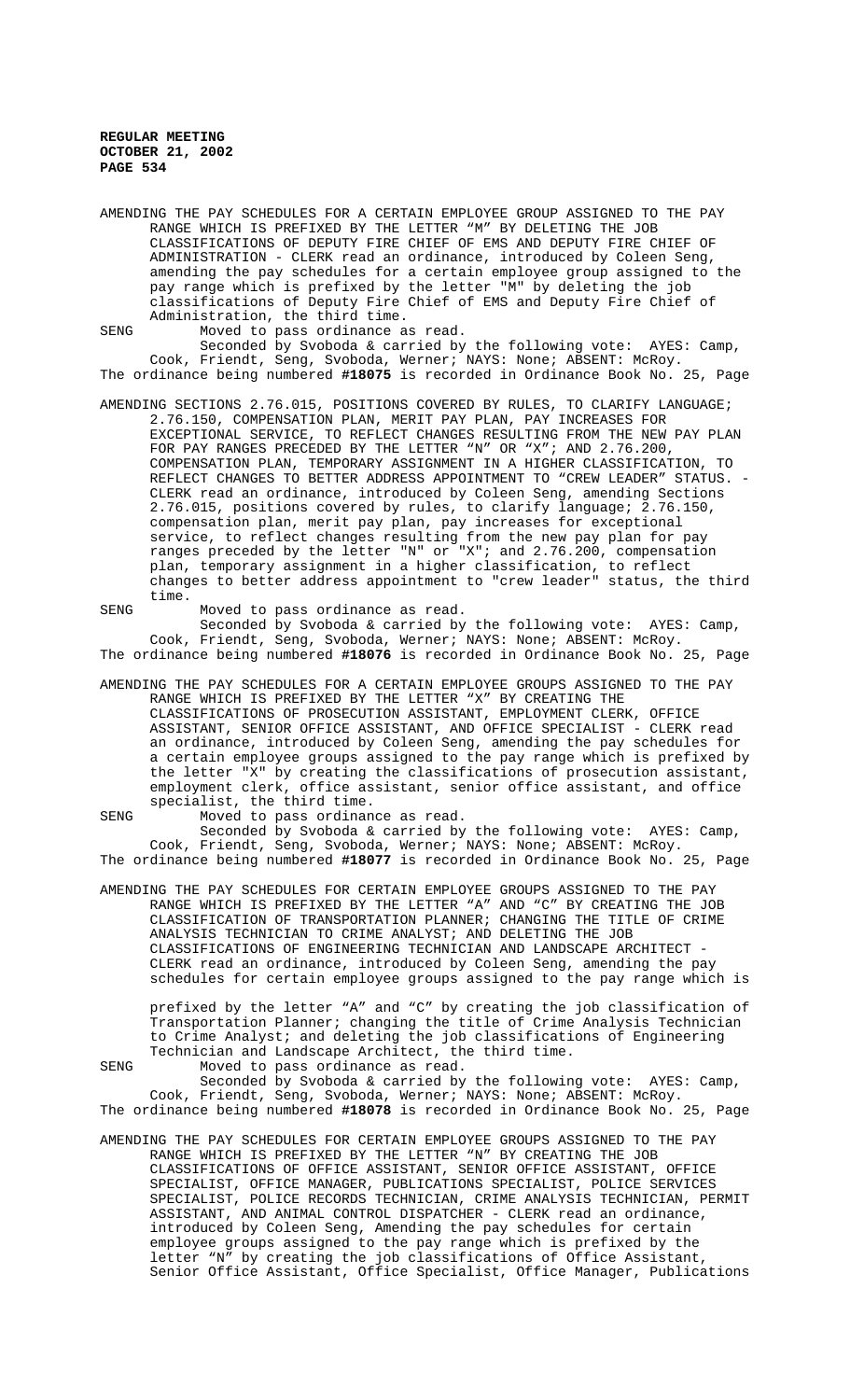Specialist, Police Services Specialist, Police Records Technician, Crime Analysis Technician, Permit Assistant, and Animal Control Dispatcher, the third time.

SENG Moved to pass ordinance as read.

Seconded by Svoboda & carried by the following vote: AYES: Camp, Cook, Friendt, Seng, Svoboda, Werner; NAYS: None; ABSENT: McRoy. The ordinance being numbered **#18079** is recorded in Ordinance Book No. 25, Page

APPROVING A LEASE AGREEMENT BETWEEN THE CITY URBAN DEVELOPMENT DEPARTMENT AND HAYMARKET SQUARE FOR THE LEASE OF OFFICE SPACE LOCATED AT 808 P STREET, SUITE 400, FOR A THREE YEAR TERM COMMENCING MARCH 1, 2003. (COUNCILMAN Camp has declared a Conflict of Interest) - CLERK read an ordinance, introduced by Coleen Seng, approving a Lease Agreement between the City Urban Development Department and Haymarket Square for the lease of office space located at 808 P Street, Suite 400, for a three year term commencing March 1, 2003, the third time.

SENG Moved to pass ordinance as read. Seconded by Svoboda & carried by the following vote: AYES: Cook, Friendt, Seng, Svoboda, Werner; NAYS: None; CONFLICT OF INTEREST: Camp; ABSENT: McRoy.

The ordinance being numbered **#18080** is recorded in Ordinance Book No. 25, Page

APPROVING A LEASE AGREEMENT BETWEEN THE CITY URBAN DEVELOPMENT DEPARTMENT AND LANCASTER COUNTY FOR THE LEASE OF OFFICE SPACE LOCATED AT TRABERT HALL, 2202 SOUTH 11TH STREET FOR A THREE YEAR TERM COMMENCING MARCH 1, 2003 - CLERK read an ordinance, introduced by Coleen Seng, approving a Lease Agreement between the City Urban Development Department and Lancaster County for the lease of office space located at Trabert Hall, 2202 South 11th Street for a three year term commencing March 1, 2003, the third time.

SENG Moved to pass ordinance as read. Seconded by Svoboda & **LOST** by the following vote: AYES: None; NAYS: Cook, Friendt, Seng, Svoboda, Werner; ABSENT: McRoy; CONFLICT OF INTEREST: Camp.

The ordinance, having **LOST**, was assigned File **#38-4416** & was placed on file in the Office of the City Clerk.

APPROVING A LEASE AGREEMENT BETWEEN THE CITY AGING SERVICES DEPARTMENT AND LINCOLN INVESTMENT GROUP, L.L.C. FOR THE LEASE OF OFFICE SPACE LOCATED AT 1001 O STREET FOR A TEN YEAR TERM COMMENCING MARCH 1, 2003 - CLERK read an ordinance, Approving a Lease Agreement between the City Aging Services Department and Lincoln Investment Group, L.L.C. for the lease of office space located at 1001 O Street for a ten year term commencing March 1, 2003, the third time.

SENG Moved to pass ordinance as read. Seconded by Svoboda & carried by the following vote: AYES: Camp, Cook, Friendt, Seng, Svoboda, Werner; NAYS: None; ABSENT: McRoy. The ordinance being numbered **#18081** is recorded in Ordinance Book No. 25, Page

APPROVING A LEASE AGREEMENT BETWEEN THE CITY AGING SERVICES DEPARTMENT AND COMMERCE COURT FOR THE LEASE OF OFFICE SPACE LOCATED AT 1230 O STREET, SUITE 400, FOR A TEN YEAR TERM COMMENCING MARCH 1, 2003 - CLERK read an ordinance, introduced by Coleen Seng, approving a Lease Agreement between the City Aging Services Department and Commerce Court for the lease of office space located at 1230 O Street, Suite 400, for a ten year term commencing March 1, 2003, the third time. SENG Moved to pass ordinance as read.

Seconded by Seng & **LOST** by the following vote: AYES: Camp; NAYS: Cook, Friendt, Svoboda, Svoboda, Werner; ABSENT: McRoy. The ordinance, having **LOST**, was assigned File **#38-4417** & was placed on file in the Office of the City Clerk.

APPROVING A LEASE AGREEMENT BETWEEN THE CITY AGING SERVICES DEPARTMENT AND LANCASTER COUNTY FOR THE LEASE OF OFFICE SPACE LOCATED AT TRABERT HALL, 2202 SOUTH 11TH STREET FOR A FIVE YEAR TERM COMMENCING MARCH 1, 2003 - CLERK read an ordinance, introduced by Coleen Seng, approving a Lease Agreement between the City Aging Services Department and Lancaster County for the lease of office space located at Trabert Hall, 2202 South 11th Street for a five year term commencing March 1, 2003, the third time.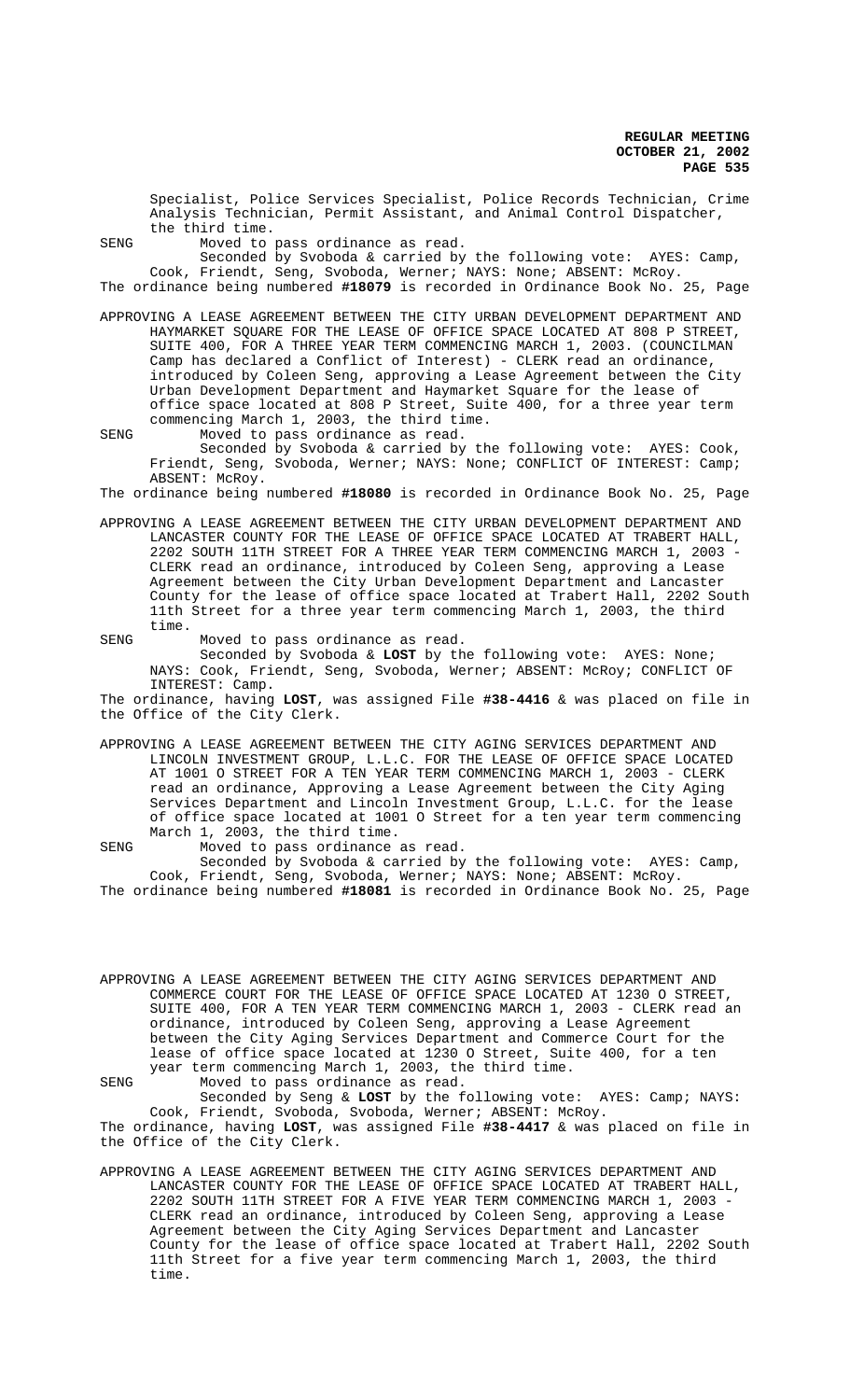SENG Moved to pass ordinance as read. Seconded by Svoboda & **LOST** by the following vote: AYES: None; NAYS: Camp, Cook, Friendt, Seng, Svoboda, Werner; ABSENT: McRoy. The ordinance, having **LOST**, was assigned File **#38-4418** & was placed on file in the Office of the City Clerk.

## **RECONSIDERATION**

APPROVING WAIVERS OF DESIGN STANDARDS FOR SIDEWALKS ON THE WEST SIDE OF SOUTH 70TH STREET ADJACENT TO LOTS 1 AND 2, HICKORY CREST 4TH ADDITION AND THE SIDEWALK WITHIN THE PEDESTRIAN EASEMENT BETWEEN LOTS 1 AND 2, HICKORY CREST 4TH ADDITION FROM KING'S COURT TO SOUTH 70TH STREET - PRIOR to reading:<br>FRIENDT Mo

Moved to waive Council rules so this item could be voted on first. Seconded by Svoboda & carried by the following votes: AYES: Camp, Cook, Friendt, Seng, Svoboda; NAYS: Werner; ABSENT: McRoy.

FRIENDT Moved to postpone the action to 10/28/02. Seconded by Seng & carried by the following vote: AYES: Camp, Friendt, Seng, Svoboda; NAYS: Cook, Werner; ABSENT: McRoy.

#### **MISCELLANEOUS BUSINESS**

APPLICATION OF BJT, L.L.C. DBA "THE OFFICE" FOR A CLASS I LIQUOR LICENSE AT 1211 O STREET.

CAMP Moved to reconsider the Application of BJT, L.L.C. (Resolution A-81751). Seconded by Werner & carried by the following vote: AYES: Camp,

Cook, Friendt, Svoboda, Werner; NAYS: Seng; ABSENT: McRoy.

IMPACT FEES HEARING SCHEDULED FOR NOVEMBER 4, 2002.

FRIENDT Moved to move the hearing date for the Impact Fees to November 25, 2002.

Seconded by Svoboda & LOST by the following vote: AYES: Camp, Friendt, Svoboda; NAYS: Cook, Seng, Werner; ABSENT: McRoy.

## **PENDING LIST -**

CAMP Moved to extend the Pending List to October 21, 2002. Seconded by McRoy & carried by the following vote: AYES: Camp, Cook, Friendt, Seng, Svoboda, Werner; NAYS; None; ABSENT: McRoy.

CAMP Moved to approve the resolutions to have Public Hearing on October 28, 2002. Seconded by McRoy & carried by the following vote: AYES: Camp,

Cook, Friendt, Seng, Svoboda, Werner; NAYS; None; ABSENT: McRoy.

# **ADJOURNMENT**

## **6:45 P.M.**

CAMP Moved to adjourn the City Council meeting of October 21, 2002. Seconded by McRoy & carried by the following vote: AYES: Camp, Cook, Friendt, Seng, Svoboda, Werner; NAYS: None; ABSENT: McRoy. So ordered.

 $\overline{a}$ 

Joan E. Ross, City Clerk

Glenna Graupmann, Office Assistant III

\_\_\_\_\_\_\_\_\_\_\_\_\_\_\_\_\_\_\_\_\_\_\_\_\_\_\_\_\_\_\_\_\_\_\_\_\_\_\_\_\_\_\_\_\_\_